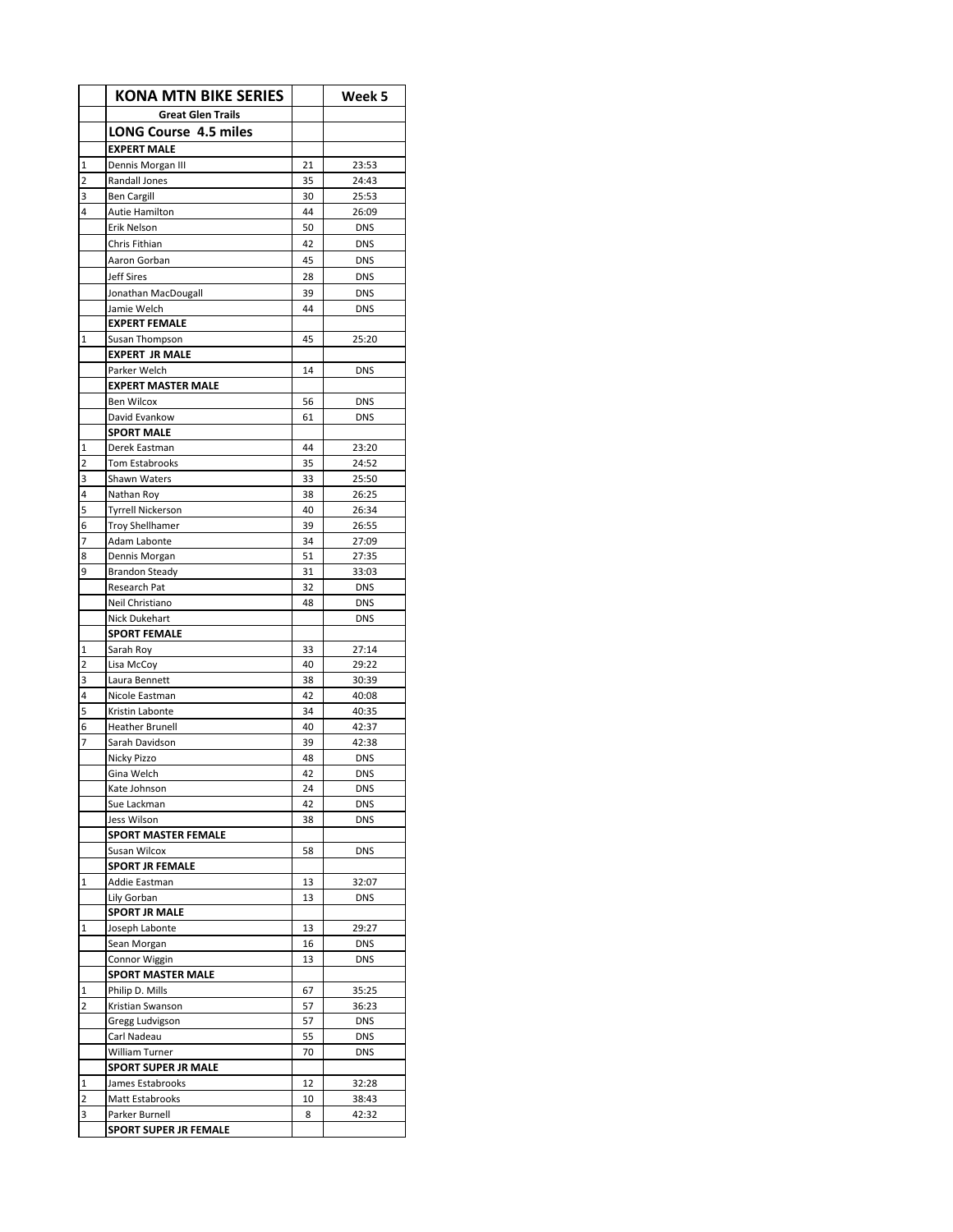| $\mathbf 1$    | Julia Labonte                                                 | 11 | 32:00      |  |
|----------------|---------------------------------------------------------------|----|------------|--|
| $\overline{2}$ | Olivia Eastman                                                | 9  | 38:45      |  |
| 3              | Aleia Labonte                                                 | 9  | 57:24      |  |
|                | <b>NOVICE FEMALE</b>                                          |    |            |  |
| 1              | Bonnie Goodman                                                | 37 | 36:46      |  |
|                | Erin Wiggin                                                   | 41 | <b>DNS</b> |  |
|                | <b>NOVICE JR MALE</b>                                         |    |            |  |
| $\mathbf 1$    | Dana Bell                                                     | 13 | 40:04      |  |
|                | <b>NOVICE SUPER JR MALE</b>                                   |    |            |  |
| 1              | Jo Jo Priest                                                  | 10 | 63:51      |  |
|                | NOVICE SUPER JR FEMALE                                        |    |            |  |
|                | Lydia Wiggin                                                  | 12 | <b>DNS</b> |  |
|                | SPORT MALE * E Bike* (unofficial category)                    |    |            |  |
|                | Stephen Johnson                                               | 51 | <b>DNS</b> |  |
|                | SPORT MASTER MALE *E Bike* (unofficial category)              |    |            |  |
|                | <b>Bill Lee</b>                                               | 61 | <b>DNS</b> |  |
|                |                                                               |    |            |  |
|                | <b>SHORT Course 3.2 miles</b>                                 |    |            |  |
|                |                                                               |    |            |  |
|                | <b>SPORT JR MALE</b>                                          |    |            |  |
| $\mathbf{1}$   | Henry Leduc                                                   | 13 | 21:46      |  |
|                | <b>SPORT SUPER JR MALE</b>                                    |    |            |  |
| 1              | Kaden Mills                                                   | 12 | 21:47      |  |
| 2              | Kaleb Roy                                                     | 11 | 21:51      |  |
|                | <b>SPORT FEMALE</b>                                           |    |            |  |
|                | Chris Partenope                                               | 45 | <b>DNS</b> |  |
|                | Jennifer Simon                                                | 44 | <b>DNS</b> |  |
|                | <b>SPORT MASTER MALE</b>                                      |    |            |  |
|                | William Turner                                                | 70 | <b>DNS</b> |  |
|                | <b>Rick Eichler</b>                                           |    | <b>DNS</b> |  |
|                | <b>SPORT SUPER JR FEMALE</b>                                  |    |            |  |
|                | Axcie Hamilton                                                | 12 | <b>DNS</b> |  |
|                | Sasha Hamilton                                                | 9  | <b>DNS</b> |  |
|                | <b>NOVICE SUPER JR MALE</b>                                   |    |            |  |
| 1              | Trevor Arsenault                                              | 7  | 30:20      |  |
|                | <b>NOVICE FEMALE</b>                                          |    |            |  |
| 1              | Susan Morgan                                                  | 50 | 25:14      |  |
| 2              | Randi Estabrooks<br><b>NOVICE SUPER JR FEMALE</b>             | 31 | 26:51      |  |
|                |                                                               |    |            |  |
|                | Macie Marcotte                                                | 11 | <b>DNS</b> |  |
|                | <b>NOVICE MALE</b>                                            |    |            |  |
|                | Jeremy Goodman                                                | 40 | <b>DNS</b> |  |
|                | Chris Marcotte                                                | 51 | <b>DNS</b> |  |
|                |                                                               |    |            |  |
|                | <b>MINI Course</b> 1.4 miles                                  |    |            |  |
|                | SPORT SUPER JR FEMALE                                         |    |            |  |
| 1              | Myah Roy                                                      | 9  | 14:38      |  |
|                | <b>SPORT FEMALE</b>                                           |    |            |  |
|                | Jennifer Simon                                                | 44 | <b>DNS</b> |  |
|                | <b>SPORT MASTER FEMALE</b>                                    |    |            |  |
|                | Anne Pillion                                                  | 60 | <b>DNS</b> |  |
|                | <b>Hadley Champlin</b>                                        | 59 | <b>DNS</b> |  |
|                | <b>NOVICE SUPER JR MALE</b>                                   |    |            |  |
| 1              | Wylder Jones                                                  | 7  | 13:32      |  |
| 2              | Max Strange                                                   | 6  | 16:05      |  |
|                | Noah Barry                                                    | 6  | <b>DNS</b> |  |
|                | <b>NOVICE SUPER JR FEMALE</b>                                 |    |            |  |
| 1              | Hailee Roy                                                    | 7  | 15:12      |  |
| 2              | Mabel Jones                                                   | 5  | 16:32      |  |
| 3              | Joyce Priest                                                  | 7  | 20:43      |  |
|                | Campbell Barry                                                | 4  | <b>DNS</b> |  |
|                | Susie Alexander                                               | 9  | <b>DNS</b> |  |
|                | NOVICE MASTER MALE                                            |    |            |  |
| 1              | <b>Scott Strange</b>                                          | 55 | 12:39      |  |
|                |                                                               |    |            |  |
|                | <b>RAFFLE WINNERS</b>                                         |    |            |  |
|                | 4 total prizes each week                                      |    |            |  |
|                | *nobody is eligible to win more than 1 prize for whole Series |    |            |  |